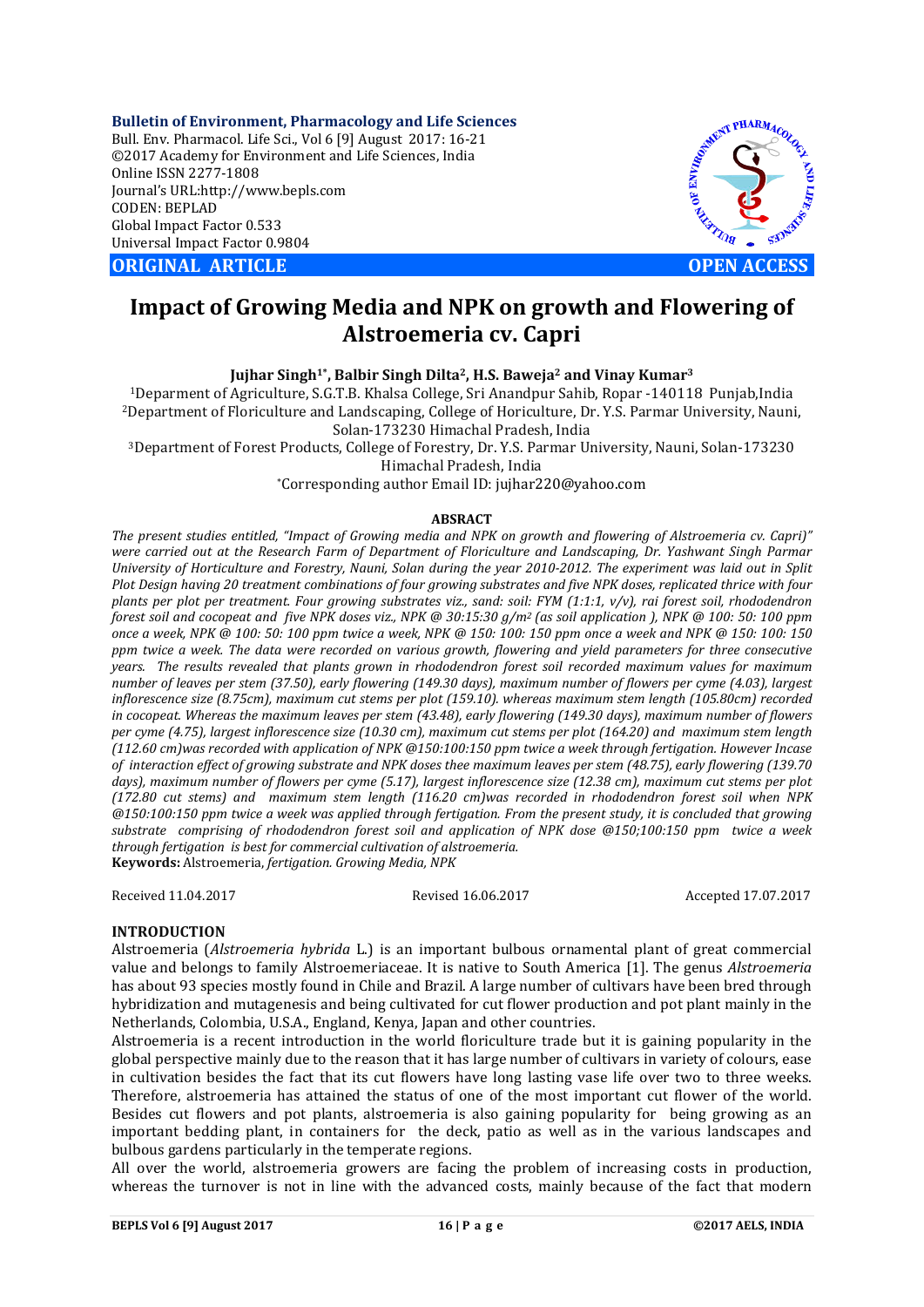cultivars of alstroemeria are being protected by plant breeder rights, besides higher cost of infrastructure and non availability of advanced production technologies [2].

## **MATERIAL AND METHODS**

The experiment was laid out in Split Plot Design having 20 treatment combinations of four growing substrates and five NPK doses, replicated thrice with four plants per plot per treatment. Four growing substrates viz., sand: soil: FYM (1:1:1, v/v), rai forest soil, rhododendron forest soil and cocopeat and five NPK doses viz., NPK @ 30:15:30 g/m<sup>2</sup> (as soil application ), NPK @ 100: 50: 100 ppm once a week, NPK @ 100: 50: 100 ppm twice a week, NPK @ 150: 100: 150 ppm once a week and NPK @ 150: 100: 150 ppm twice a week.

The selected healthy and disease free plants of alstroemeria (*Alstroemeria hybrida*) cv. ' Capri' were planted at a spacing of 50 cm  $\times$  50 cm with a density of four plants per plot having a size of 1 $\times$ 1 m, containing a sterilized growing substrates in the poly house on 29th October, 2010. Before planting, the application of F<sub>1</sub> i.e. NPK @ 30: 15: 30 g/m<sup>2</sup> was incorporated in the growing substrate(s) on 28<sup>th</sup> October, 2010 and mixed thoroughly. However, in 2011 and 2012, the application of  $F_1$  dose i.e. NPK @ 30 : 15 : 30  $g/m^2$  was also incorporated in the medium when flowering was over and after (29<sup>th</sup> October in 2011) stripping off all the shoots.

The application of  $F_2$ ,  $F_3$ ,  $F_4$  and  $F_5$  through fertigation were applied as per technical programme after the establishment of plants continuously starting w.e.f. November 30<sup>th</sup>, 2010 up to 20<sup>th</sup> June, 2012. To maintain the good plant health and obtaining best quality flowering stems, standard plant protection measures were adopted which included fortnightly drenching and spraying with Diathane M-45 @ 2g/l and Bavistin @ 1g/l, alternatively. The standard cultural practices were followed to raise a successful crop which included irrigation, netting, weeding, hoeing and removal of unwanted stems/shoots etc.

# **RESULTS AND DISCUSSION**

## **STEM LENGTH (cm)**

The data contained in Table-1 indicates that there is significant effect of growing substrate and NPK doses on stem length. The maximum stem length (105.80 cm) recorded in cocopeat was found to be at par with rhododendron forest soil (104.40 cm) and rai forest soil (102.10 cm), respectively. The production of longer cut stems in the said substrates could be ascribed to the fact that rhododendron enriched substrate had produced tallest plants hence stem length was recorded more in the said growing substrates.

The production of longest flowering shoots in the above cited substrate might be due to more N and P contents besides other better physico-chemical and biological properties. Nitrogen and phosphorus are known to stimulate and development and growth of multi-stemmed rhizomes, storage and fibrous roots as well as uptake of other nutrients optimally. In addition, increase in nitrogen allows the plants to utilize other nutrients optimally and thus puts up more biomass. It is also evident that rhododendron forest soil also exhibited high value of organic carbon and it is a well known fact that organic matter had to increase the binding capacity of any growing substrate due to which there is more availability of micro and major nutrients available in the said by growing substrate.

These results are in close agreement with the earlier reports of Sattelmacher and Marashner [3] as well as Goodwin and Erwee [4] who observed that availability of nitrogen increased the availability of cytokinins to the shoots which are normally produced in roots. So, resulted in production of more and longer shoots which ultimately become reproductive.

As regards the effect of NPK doses, the maximum stem length (112.60 cm) was obtained with the application of NPK @150:100:150 ppm twice a week through fertigation and found to be significantly higher over all other doses. These findings are in agreement with the earlier results of Raina *et al*.,[5] and Raina, (6).

These results are also in consonance with earlier findings of Sarkar and Roychodhary (7) who reported that split application of N and P (200 ppm) twice a week resulted in highest stem length in carnation cv. 'Chaubad Yellow'. Similarly, Bhatia *et al*. (8) also reported more stem length of carnation cv. 'Sunrise' cut flowers when fertigated with 100 ppm N and 140 ppm K twice a week.

The interaction,  $T_3 \times F_5$  produced the longest flowering shoots (116.20 cm) and it was found to be at par with  $T_2 \times F_5$  (112.70 cm) and  $T_4 \times F_5$  (113.20 cm). It may be as a consequence of attaining more plant height due to the reason that rhododendron enriched substrate assured conducive conditions for better growth and development of multi-stemmed rhizomes which produced longer shoots that become reproductive later on and were further catalyzed by the required and appropriate application of NPK through fertigation. Hence, resulted in the production of longest cut stems.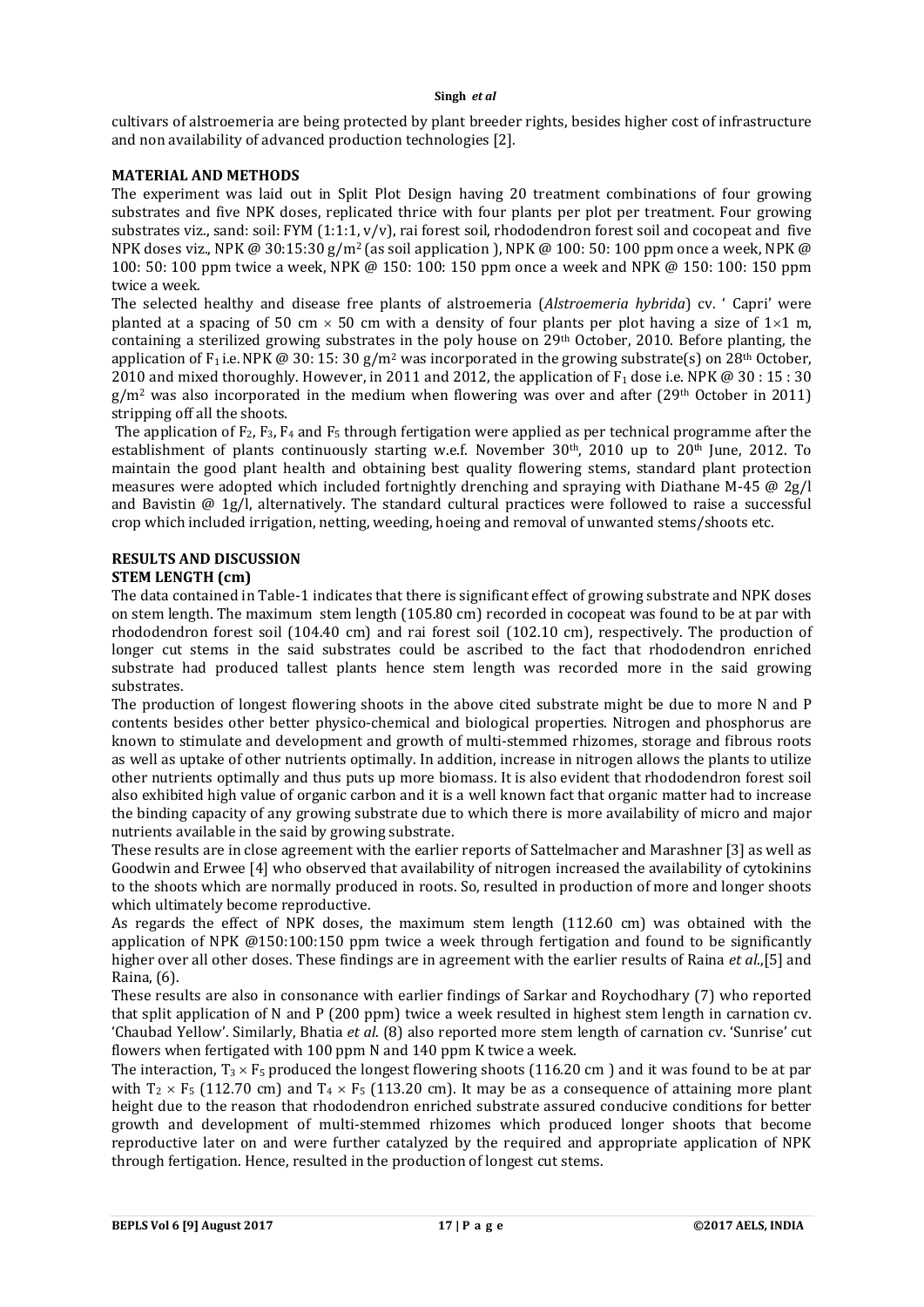#### **NUMBER OF LEAVES PER STEM**

The maximum number of leaves per stem (37.50) were obtained when plants were grown in rhododendron forest soil and found to me at par with rai forest soil (35.12). The production of more leaves per stem in the rhododendron forest soil may be attributed to the engineering of better physicochemical and biological properties in this that could contribute for production of more bio-mass and longer shoots. Due to higher level of nitrogen, plant could produce much more longer shoots with more number of nodes and as a consequence, more leaves were produced per plant in the rhododendron forest soil.

The significantly highest number of leaves per stem was optained  $(43.48)$  with the application of  $F_5$  dose of NPK and may be ascribed to the fact that, this treatment might have supplied higher amount of NPK in available form to produce long stems. Consequently, these stems had maximum nodes and inter-nodes and accordingly more number of leaves per stem. Nitrogen helps to increase the availability of cytokinines that are known to permote the growth of plant and hence manifested in the production of significantly longer shoots with more number of leaves.

The treatment combination  $T_3 \times F_5$  resulted in the production of highest number of leaves per stem (48.75) which could be due to the reason that above mentioned treatment combination might have proved to be a beneficial factor for the production of more leaves per plant.

### **DAYS TAKEN TO FLOWERING**

A perusal of data revealed that growing substrates as well as NPK doses have exhibited significant effects on days taken to flowering. Among various substrates used,  $T_3$  (rhododendron forest soil) recorded significantly earliest flowering (149.30 days). Which may ascribed to the reason that this medium assured better physico-chemical and biological properties and the plants might have utilized them.

More efficiently for putting up requisite vegetative growth and formation of flower buds comparatively in lesser time. Early flowering in rhododendron growing substrate could also be due to availability and utilization of more nutrients particularly K present in it. It is well known fact that K helps in flowering. Similar results have also been reported by Farthing and Ellis (9) in geranium and Anuje *et al*. (10) in gerbera.

As regards the effect of NPK doses, significantly earliest flowering (145.60 days) was recorded in  $F_5$  i.e. twice a week fertigation of 150: 100: 150 ppm NPK. This might be due to the reason that with optimum doses of NPK application, nutrient uptake efficiency of the plants also got increased and consequently, plants could put up requisite vegetative in lesser time due to which the flowering was advanced as compared to the recommended practices and other treatments where lower doses of NPK were applied. In many species, phosphorus and nitrogen interact closely in affecting maturity as excess nitrogen delaying of flowering and abundant phosphorus speeds up maturity. Thus, if excess phosphorus is provided, root growth is often increased to shoot growth. This in contrast affects with excess nitrogen results in causing low shoot to root ratios (11). These results are in conformity with the findings of Kumar (12) who also reported advancement in flowering stages with the increasing doses of N and P in chrysanthemum. Kumar and Rana (13) reported earliest flowering with the increase in nitrogen dose in carnation cv. 'Chaubad Yellow'.

The interaction of growing substrates and NPK doses resulted in earliest flowering (139.70 days) in the treatment combination  $T_3 \times F_5$  and found to be at par with  $T_3 \times F_4$  (143.20 days). Which may be due to the reason that this treatment combination might be a critical factor for production of flowers in minimum time.

### **NUMBER OF FLOWERS PER CYME**

The effect of growing substrate found to be non-significant. Maximum number of flowers per cyme (4.03) was recorded in rhododendron forest soil. This may be due to the fact that this growing substrate assured congenial growing conditions and consequently more flower buds per cyme. Hence, the production of increased number of flowers per cyme. These results are in line with the earlier worker of Banswal (14) and Wazir *et al*. (2).

The highest number of flowers per cyme (4.75) were produced with the fertigation of 150 : 100 : 150 ppm NPK twice a week and may be due to the reason that increase in NPK doses and its frequency might have led to increase the NPK uptake and utilization as well. Potassium moves readily with in the plant systems and tends to be translocated to the areas of growth (15). Potassium is involved in the meristematic growth and is utmost importance for the water status of the plant. It also increases the uptake of other elements. The increased level of P is also important for the improvement of flowering parameters.

The treatment combination,  $T_3 \times F_5$  resulted in the production of highest number of flowers cyme (5.17) and found to be at par with  $T_2\times F_5$  (4.67),  $T_4\times F_5$  (4.58),  $T_1\times F_5$  (4.58) and  $T_3\times F_4$  (4.50). It could be attributed to the better interaction of rhododendron forest soil and higher application of NPK with more frequency that led to production of more flowers buds per cyme.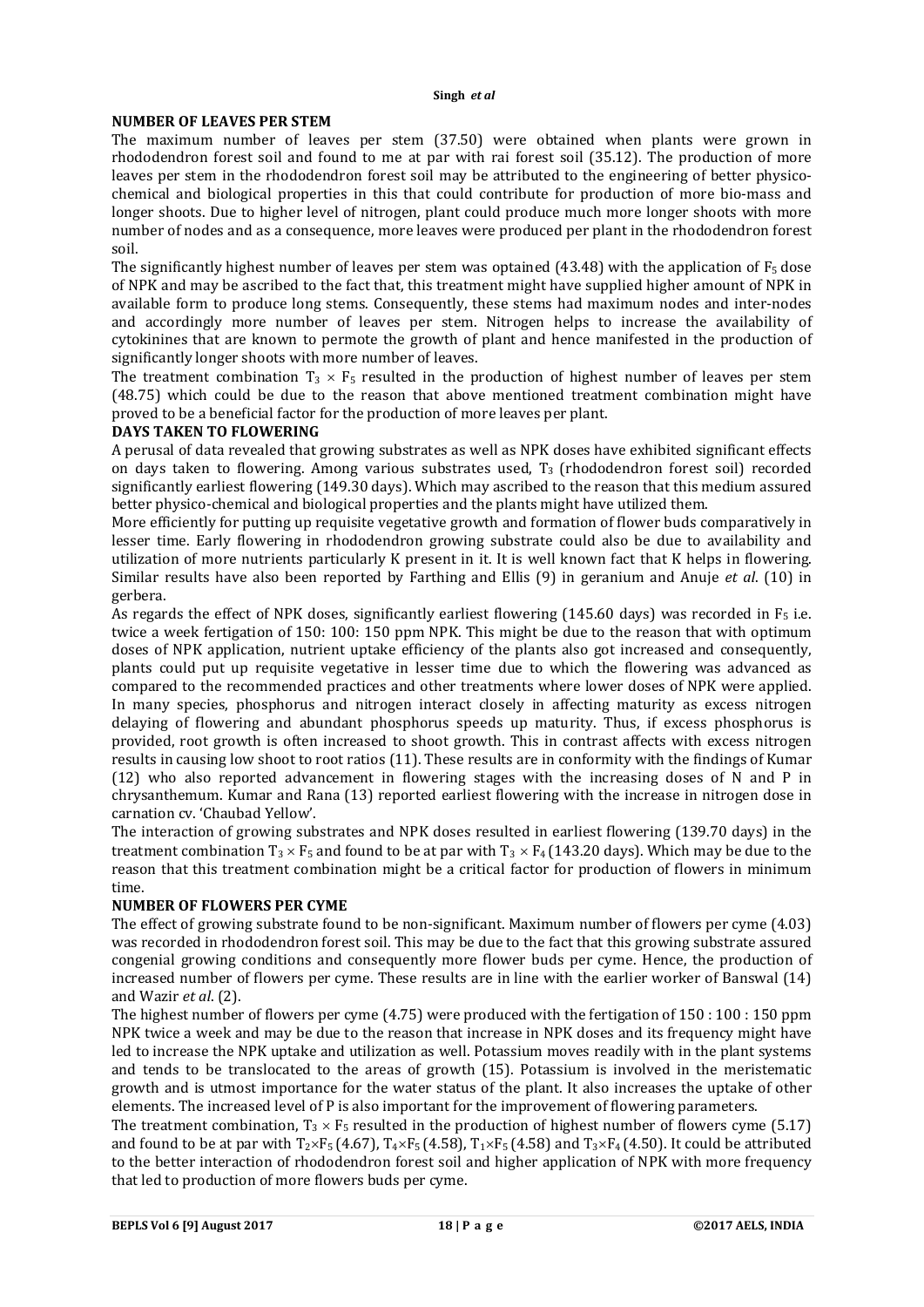#### **INFLORESCENCE SIZE (cm)**

The plants grown in rhododendron forest soil produced the inflorescences of largest size (8.75 cm) and found to be at par with rai forest soil (8.20 cm) and cocopeat, (8.22 cm). This may be attributed to the fact that the constituents of above growing substrate have engineered better structure and other physicochemical and biological properties required by the alstroemeria plants. In this substrate, the level of P availability was also higher. It is well known fact that P improves the flowering parameters. Similar findings have been reported by Sekar and Sujata (16) in gerbera. The maximum inflorescence size (10.30 cm) was recorded with fertigation of 150:100:150 ppm NPK twice a week. The increase in inflorescence size may be attributed to the enhanced availability and utilization as well as translocation of metabolites required for better growth. The fertigation might have helped in uniform distribution of NPK besides better timing for application of water and nutrients (5 & 6) which could have ultimately enhanced the inflorescence size.

It is evident that nitrogen is one of the key elements for plant growth and increase in nitrogen supply accelerates the synthesis of chlorophyll and amino acids which enhanced the vegetative growth (17 & 18). Beneficial effects of phosphorus on the growth were probably due to the increased synthesis of metabolites in the presence of directly applied phosphorus to plants. Since phosphorus is important content of nucleic acids and is involved through ATP in the activation of amino acids for synthesis of proteins, thus the importance of this element is well documented. Potassium is essential for photosynthesis and respiration vis-à-vis activates enzymes needed to form starch and protein (19). Talukdar *et al*., (20) reported maximum diameters of flowers of chrysanthemum with fertigation of 75 % recorded dose of fertilizer under green house conditions.

The interaction between growing substrates and NPK doses recorded maximum size of inflorescences (12.38 cm) in the treatment combination,  $T_3 \times F_5$ , which may be due to the reason that this treatment combination might be a crucial and critical for the production of large size inflorescences in a alstroemeria.

## **YIELD PER PLOT (cut stems)**

The maximum cut stems per plot (159.10) were found when plants were grown in rhododendron forest soil. The production of more cut stems per plant in growing substrate comprising of rhododendron forest soil may be attributed to the better physico-chemical and biological properties exhibited by this growing substrate as well as supplying of more nutrients in available form especially nitrogen which have contributed for better growth and production of more biomass. Since nitrogen is known to stimulate the manufacture of carbohydrates and proteins which in turn enhances cell division and hence improved the vegetative growth of plant and production of more so, more number of shoots per plant. Hence, more stem yield per plot. The production of higher cut stems (164.20) with the NPK dose application of  $F_5$  may be ascribed to the fact that this treatment might have supplied higher amounts of N, P and K in available form and consequently, there was production of more flowering shoots in comparison to other treatments. Nitrogen increases the availability of cytokinins that are known to promote the development of more shoots per plant. The effect is manifested in the production of significantly higher number of shoots by the plants receiving higher levels of NPK which in turn results in an increase in the number of cut flowers per plant and hence per plot too.

Phosphorus does play a role in photosynthesis cherry storage, cell division and enlargement (21) since phosphorus is found in the nucleic acids and involved through ATP in the activation of amino acids for the synthesis of proteins. Potassium is involved in the meristematic growth and is of utmost importance for water status of the plant. The uptake of water in the cells and tissues is frequently the as a consequence of active K+ uptake. These results are in close conformity with the earlier findings of Kumar and Rana (13) who reported significant increase in the number of flowers with increase in nitrogen dose. Barman *et al*. (22) recorded highest flower yield per meter square per annum in rose cv. 'First Red' with 200 and 300 kg N and K<sub>2</sub>O ha<sup>-1</sup> year<sup>-1</sup> through water soluble fertilizers. The treatment combination,  $T_3 \times F_5$  resulted in the production of highest number of cut stems per plot (172.80 cut stems) which could be due to the reason that above cited treatment combination might have proved to be a beneficial factor of the production for more cut stems per plot. It might be due to the fact that combination,  $T_3 \times F_5$  have also produced highest number of vegetative shoots which was responsible for the production of more reproductive shoots too.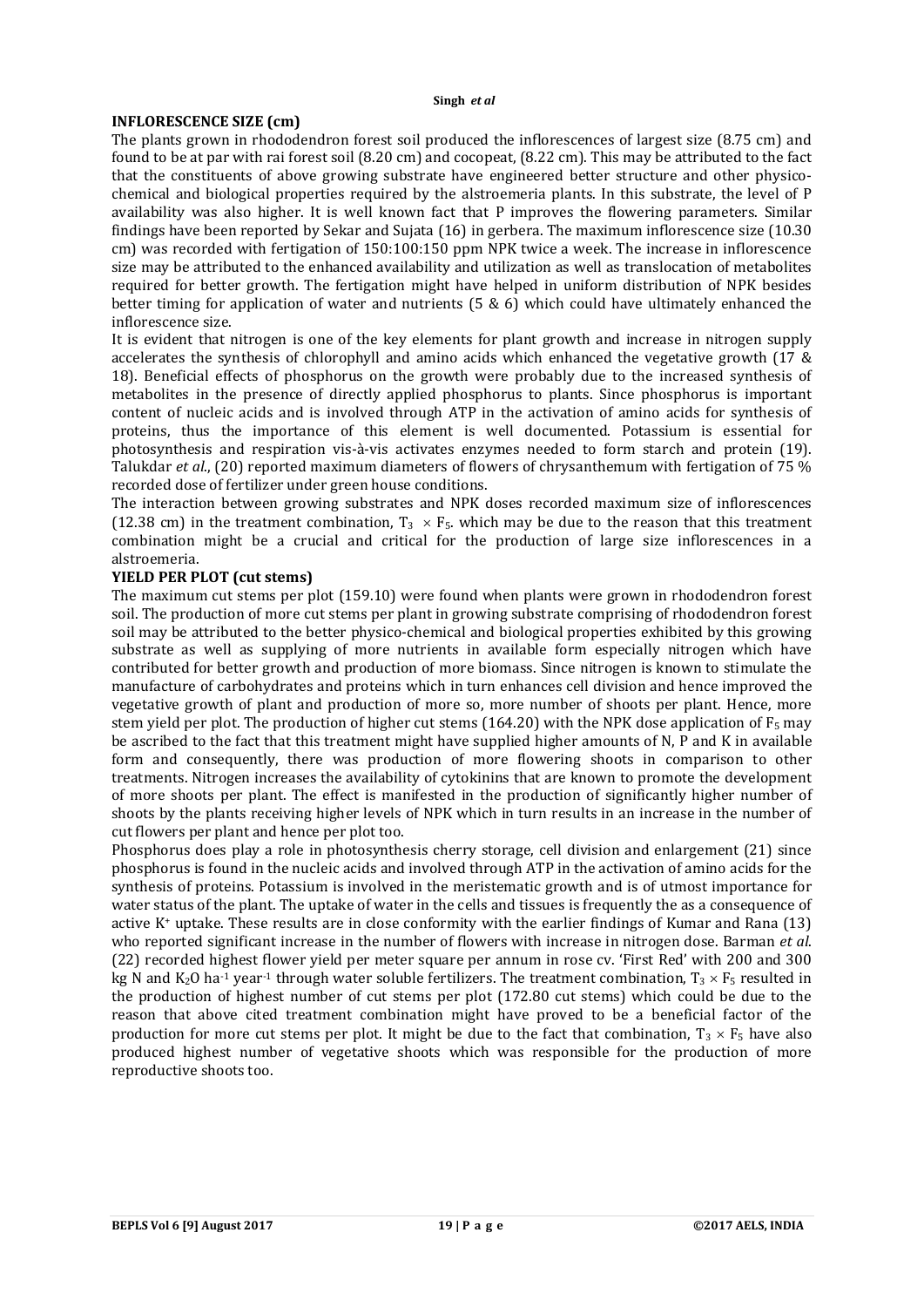|                                |      |      |      |           |  |                           |                                   |             |         |                               |             |         | and days taken to first howering of alstroemeria cv. Capri Th year 2012 |                             |               |
|--------------------------------|------|------|------|-----------|--|---------------------------|-----------------------------------|-------------|---------|-------------------------------|-------------|---------|-------------------------------------------------------------------------|-----------------------------|---------------|
| Growing<br>Stem length (cm)    |      |      |      |           |  | Number of leaves per stem |                                   |             |         | Days taken to first flowering |             |         |                                                                         |                             |               |
| substrates<br><b>NPK</b> doses | 4.27 | 4.27 | 4.27 | 4.27 4.27 |  | $T_{1}$                   | T.,                               | $T_{\rm g}$ | $T_{4}$ | Mean                          | $T_{\rm a}$ | $T_{2}$ | $T_{2}$                                                                 | $T_{4}$                     | Mean          |
| $\mathbf{F}_{1}$               | 2.08 | 2.08 | 2.08 |           |  |                           |                                   |             |         |                               |             |         | 2.08 2.08 25.00 27.00 31.08 25.25 27.08 164.30 159.70 158.30            |                             | 159.20 160.40 |
| $F_{2}$                        | 4.18 | 4.18 | 4.18 |           |  |                           |                                   |             |         |                               |             |         | 4.18 4.18 26.00 30.17 29.25 27.67 28.27 159.00 157.20 152.80            |                             | 156.50 156.40 |
| $F_{3}$                        | 4.27 | 4.27 | 4.27 |           |  |                           |                                   |             |         |                               |             |         | 4.27 4.27 31.92 31.00 35.25 31.33 32.37 156.90 153.10 152.20            |                             | 154.70 154.20 |
| $F_{4}$                        | 2.08 | 2.08 | 2.08 |           |  |                           |                                   |             |         |                               |             |         | 2.082.0838.00141.50143.17135.67139.581152.001145.701143.20              | 151.90                      | 148.20        |
| F <sub>5</sub>                 | 4.18 | 4.18 | 4.18 |           |  |                           |                                   |             |         |                               |             |         | 4.18 4.18 39.17 45.92 48.75 40.08 43.48 148.80 145.00 139.70 148.70     |                             | 145.60        |
| Mean                           | 4.27 | 4.27 | 4.27 |           |  |                           | 4.27 4.27 32.02 35.12 37.50 32.00 |             |         |                               |             |         |                                                                         | 156.20 152.10 149.30 154.20 |               |

## **Table 1. Effect of growing substrates and NPK doses on stem length, number of leaves per stem and days taken to first flowering of alstroemeria cv. 'Capri' in year 2012**

#### $CD_{0.05}$

| Growing substrates<br>NPK doses          | $= 4.27$<br>$= 2.08$ |                  | 5.19<br>3.02<br>2.96<br>2.12                  |      |  |  |
|------------------------------------------|----------------------|------------------|-----------------------------------------------|------|--|--|
| Growing substrate x<br>NPK doses         | $=$<br>4.18          |                  | 5.90                                          | 4.25 |  |  |
| Growing substrates                       |                      | <b>NPK</b> doses |                                               |      |  |  |
| $T_1 =$ Sand : Soil : FYM $(1:1:1, v/v)$ | F <sub>1</sub>       | $=$              | $N : P : K @30 : 15 : 30 g/m^2$ (as control)  |      |  |  |
| $T_2$ = Rai Forest soil                  | F <sub>2</sub>       | $\equiv$         | $N : P : K @ 100 : 50 : 100$ ppm once a week  |      |  |  |
| $T_3$ = Rhododendron Forest soil         | F <sub>3</sub>       | $\equiv$         | $N : P : K @ 100 : 50 : 100$ ppm twice a week |      |  |  |
| $T_4 = Cocopeat$                         | F <sub>4</sub>       | $=$              | $N : P : K @ 150 : 100 : 150$ ppm once a week |      |  |  |
|                                          | F5                   | $=$              | N: P: K @150: 100: 150 ppm twice a week       |      |  |  |

#### **Table 2. Effect of growing substrates and NPK doses on number of flowers per cyme, Inflorescence size and number of cut stems per plot of alstroemeria cv. 'Capri' in year 2012**

|                           |    |                               |                            |                          |      |           |                        |             |                             |                              | size and number of eur stems per plot of alsu ochieria ev. 'eapri' in year 2012 |    |                                            |      |
|---------------------------|----|-------------------------------|----------------------------|--------------------------|------|-----------|------------------------|-------------|-----------------------------|------------------------------|---------------------------------------------------------------------------------|----|--------------------------------------------|------|
| Growing<br>substrates     |    | Number of flowers per<br>cyme |                            |                          |      |           | Inflorescence size(cm) |             |                             | Number of cut stems per plot |                                                                                 |    |                                            |      |
| <b>NPK</b> doses          | T. | $T_{\tiny{2}}$                | $T_{\scriptscriptstyle A}$ | Mean                     |      | $T_{2}$   | $T_{\rm a}$            | $T_{\rm A}$ | Mean                        | T,                           | $T_{2}$                                                                         | Т, | $\mathbf{T}_4$                             | Mean |
| $\mathbf{F}_{\mathbf{a}}$ |    |                               |                            | 2.75 3.08 3.25 3.00 3.02 | 6.48 | 6.66      | 6.48                   |             | $6.48 \quad 6.53$           |                              |                                                                                 |    | 109.00   130.33   153.33   130.67   130.80 |      |
| $F_{2}$                   |    | 3.00 3.25 3.42 3.17           |                            | 3.21                     | 6.44 | 7.06      | 6.83                   |             | 6.64 6.74                   |                              |                                                                                 |    | 134.33   130.67   123.33   129.67   129.50 |      |
| $F_{3}$                   |    |                               |                            | 3.33 3.50 3.83 3.50 3.54 |      | 6.99 6.91 | 7.60                   | 8.32        | 7.46                        |                              |                                                                                 |    | 151.67 148.67 160.67 143.00 151.00         |      |
| $F_{4}$                   |    | 4.25 4.33 4.50 4.17           |                            | 4.31                     | 8.29 | 9.70      | 10.46 9.82             |             | 9.57                        |                              |                                                                                 |    | 157.67 147.33 167.00 168.33 160.10         |      |
| F <sub>5</sub>            |    | 4.58 4.67 5.17 4.58           |                            | 4.75                     |      |           |                        |             | 8.32 10.67 12.38 9.85 10.30 |                              |                                                                                 |    | 160.00   170.00   191.33   170.00   172.80 |      |
| Mean                      |    | 3.58 3.77 4.03 3.68           |                            |                          |      | 7.30 8.20 | 8.75 8.22              |             |                             |                              |                                                                                 |    | 142.50 145.40 159.10 148.30                |      |

 $CD_{0.05}$ 

| $v \cdot v \cdot$                        |                |                |                                               |                                                |       |  |  |  |
|------------------------------------------|----------------|----------------|-----------------------------------------------|------------------------------------------------|-------|--|--|--|
| Growing substrates                       | $=$ NS         |                |                                               | 0.93                                           | NS    |  |  |  |
| NPK doses                                | $= 0.34$       |                |                                               | 0.50                                           | 10.92 |  |  |  |
| Growing substrate x<br>NPK doses         | $=$<br>0.69    |                |                                               | 0.10                                           | 21.83 |  |  |  |
| Growing substrates                       |                |                | <b>NPK</b> doses                              |                                                |       |  |  |  |
| $T_1 =$ Sand : Soil : FYM $(1:1:1, v/v)$ |                | F <sub>1</sub> | $\equiv$                                      | $N : P : K @30 : 15 : 30 g/m^2$ (as control)   |       |  |  |  |
| $T_2$ = Rai Forest soil                  |                | F <sub>2</sub> | $\equiv$                                      | $N : P : K @ 100 : 50 : 100$ ppm once a week   |       |  |  |  |
| $T_3$ = Rhododendron Forest soil         | F <sub>3</sub> | $\equiv$       | $N : P : K @ 100 : 50 : 100$ ppm twice a week |                                                |       |  |  |  |
| $T_4 = Cocopeat$                         |                | F <sub>4</sub> | $\equiv$                                      | $N : P : K @ 150 : 100 : 150$ ppm once a week  |       |  |  |  |
|                                          |                | F <sub>5</sub> | $\equiv$                                      | $N : P : K @ 150 : 100 : 150$ ppm twice a week |       |  |  |  |
|                                          |                |                |                                               |                                                |       |  |  |  |

## **CONCLUSION**

From the present study, it is concluded that growing substrate comprising of rhododendron forest soil and application of NPK dose @150;100:150 ppm twice a week through fertigation is best for commercial cultivation of alstroemeria.

### **REFERENCES**

1. Singh M K, Ram R and Kumar S. 2007. Impact of length of rhizome and number of feeder roots for successful survival in three Alstroemeria (Alstroemeria hybrids) cultivars plants. *Journal of Ornamental Horticulture* **10**(1) : 46-48.